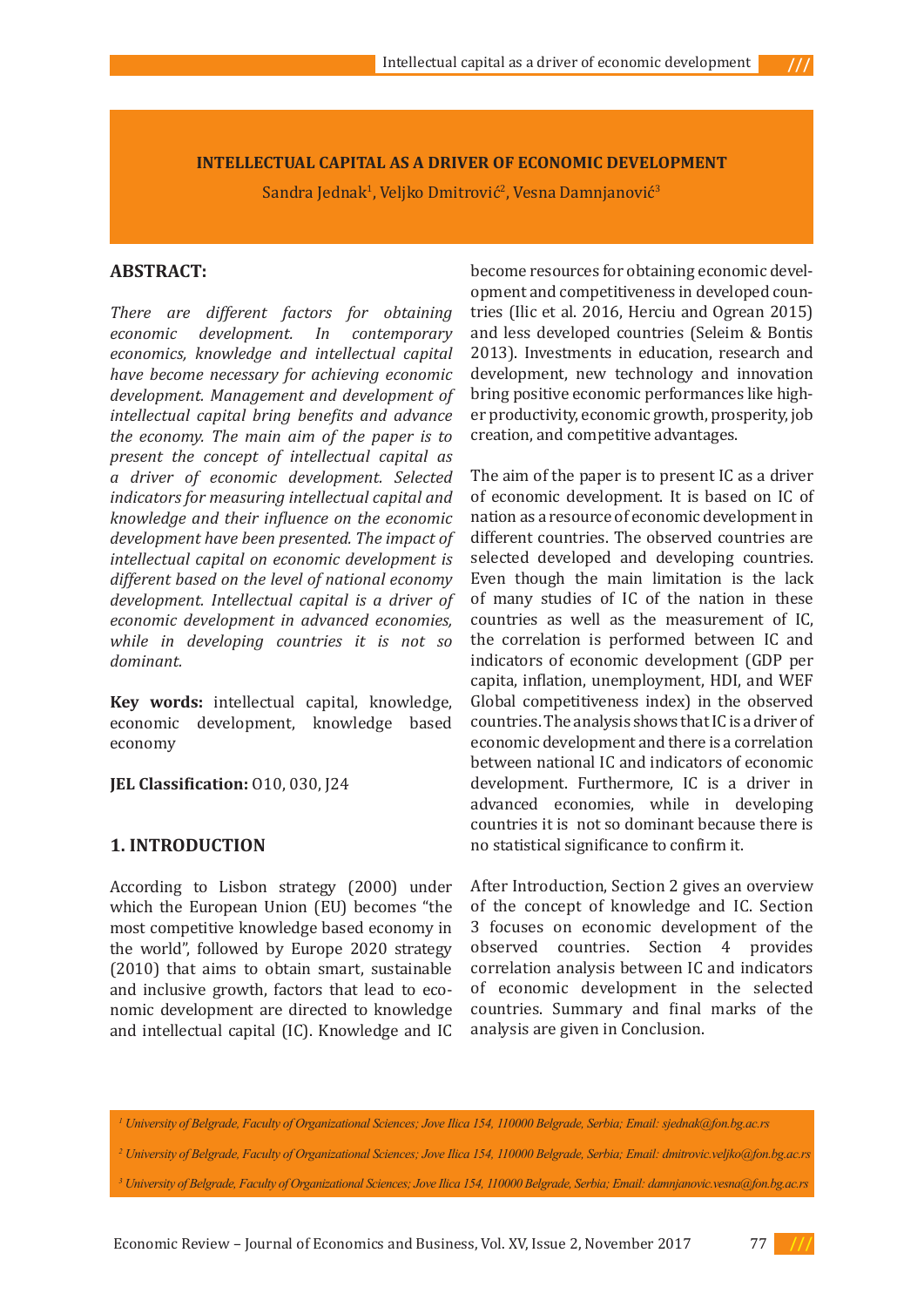# **2. THE CONCEPT OF KNOWLEDGE AND INTELLECTUAL CAPITAL**

Developed countries are directed and depend on information, knowledge and skills at a higher level. Their aim is the establishing of the knowledge (based) economy. They run a continuous process of transforming their economies towards activities and knowledgebased sectors. Economic activities in the knowledge (based) economy are primarily focused on manufacturing and services, especially in knowledge based industries. These activities are based on intangible assets i.e. knowledge and intellectual capital. According to endogenous growth theory, economic growth and development are obtained thought the rise of knowledge and innovation. Creation, movement and application of knowledge bring innovation, growth and development (Marcin 2013). Moreover, investments in knowledge create new knowledge and ideas that improve other production factors, productivity and income rise. In this way, there is an opportunity for using the knowledge as a factor of economic growth and development. In the knowledge-based economy, knowledge can be analyzed throughproduction (R&D), transmission (education and training) and transfer/application (disseminating knowledge, providing inputs for problemsolving, and innovation) (OECD 1996, p.21), and be resource, product or system. In conclusion, knowledge has direct or indirect effects on the economic growth and development.

Besides this, knowledge can be explicit and tactic (Nonaka and Takeuchi 1995). Explicit knowledge rests on the tactic knowledge (Collins 2010, p.5). Explicit knowledge is a codified knowledge embodied in documents, books, journals, system, process, etc. It is obtained by education, so it is available to anybody and can be transferred to others (Nonaka and Takeuchi 1995). Tactic (implicit) knowledge is based on the experience and intuition. It isof personal nature based on person's experiences and it is hard to get it (Jednak and Kragulj 2015). According to Dhanaraj et al. (2004) tactic knowledge is accumulative and helps to explain explicit knowledge. Knowledge management creates, transfers, uses and accumulates knowledge in order to improve companies' performances (Tilchin and Essawi 2013). Generally, knowledge management creates and maximizes IC. IC covers both explicit and tactic knowledge (Akpinar and Akdmeir 2000, p.338). Knowledge, IC and knowledge management are related. Knowledge is source of IC therefore IC is source of innovation. Innovation increases productivity, income, living standard and prosperity of a nation.

IC is "the value of company's employee<br>knowledge. business training and any knowledge, business training and any proprietary information that may provide the company with a competitive advantage" (Investopedia 2017). There are different structures and sub categories of IC. According to Edvisson and Malone model (Bontis 2001) IC has two key sub categories: Human capital and Structural capital. Structural capital comprises Market (also denoted as Consumer or Relation) capital and Organizational capital, while Organizational capital has two sub components: Process capital and Renewal (Innovation) capital. Human capital is the stock of knowledge, habits, skills and personal attributes and competencies in performing labour activities. Structural capital refers to non-human storehouses as infrastructure, hardware, software, process and databases that provide work of human capital. Organizational capital is organisational philosophy and capability; it is organisational structure, patents, trademarks. Market (Consumer or Relation) capital refers to relationships with customers, vendors and others. Process capital presents procedures, programs and techniques, while IC is intellectual property, patents, copyrights (Marcin 2013, p. 290). Human, relation, process and innovation capitals usually act together on economic performances and have multiple effects.

Intellectual capital (IC) is mostly analysed at the business level, and its role is to enhance financial capital and other business outcomes. However, some studies cover research of IC at the national level. National IC is "knowledge based capital which influences on the economic growth and development" (Bontis 2001). The value and ranking of national IC provide a direction for economies to benchmark and invest in appropriate intangible assets and influence further economic development (Lin & Edvinsson 2010, p. 8, Wisniewski & Wildowicz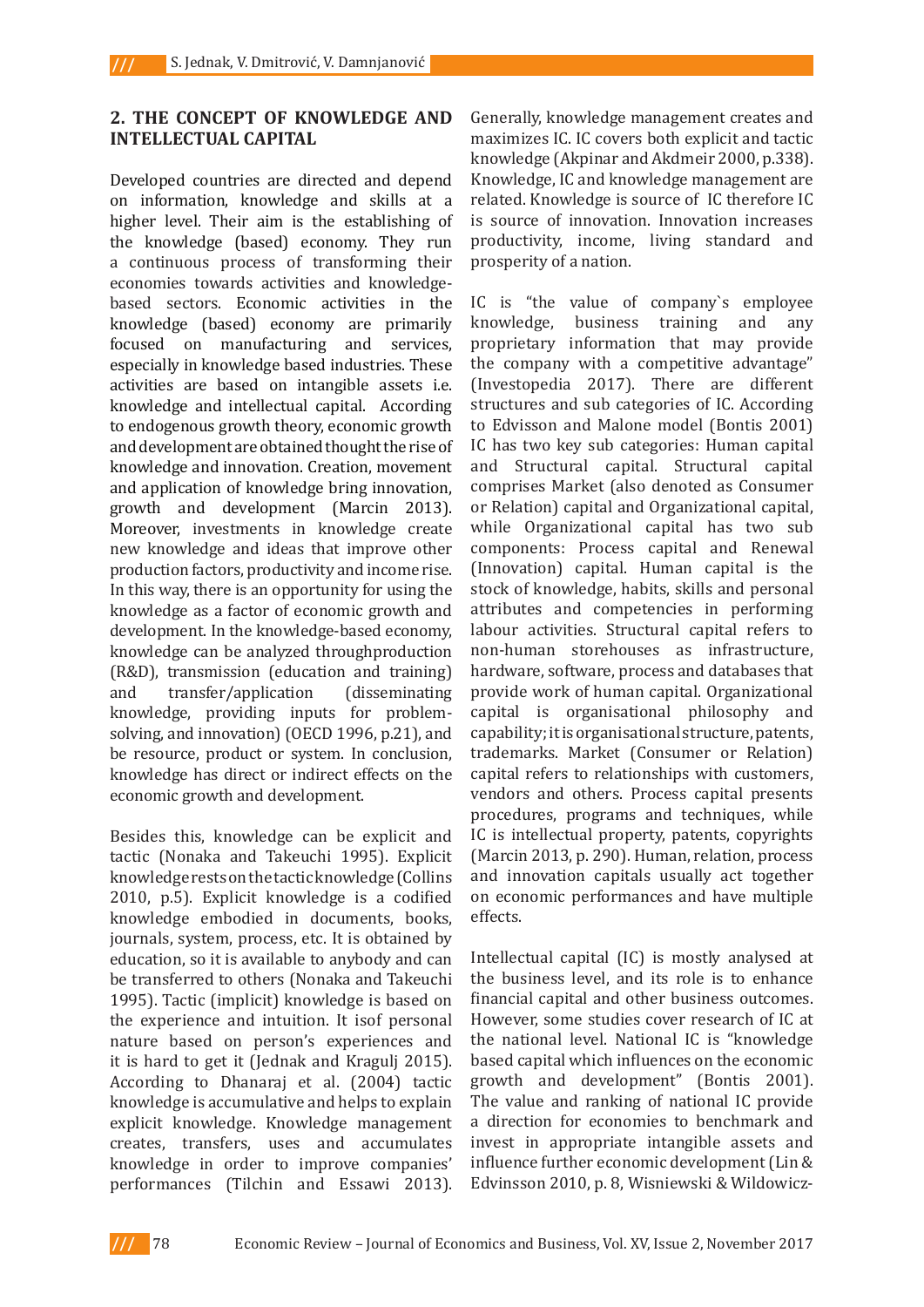Giegiel 2014). Marcin (2013) and Rusu-Tanasă (2015) present IC concept from a regional perspective. Ståhle (2008) describes tools and methods of identifying and measuring IC and its economic impact. Seleim & Bontis (2013) show the relationship between national IC and economic performances in less developed countries. They claim that relational capital is a critical component in obtaining economic performance. In studies by Stam & Andriessen (2009) and Andriessen & Stam (2005), the authors compose IC index and find the following: investment in IC pays off; human and structural capital go together; the high value of IC does not guarantee increased productivity; there is the growth of value of IC in all EU (EU-15 and EU-19) countries. Furthermore, the EU observed countries are behind Japan and the USA. Nordic EU countries have the best performance of the value of IC. Lin & Edvinsson (2008) got similar results about Nordic countries.

However, there are some limitations in research of relation between IC and economic performance. The first limitation is the lack of the study of impact of national IC on economic development. The second limitation is the measurement of national IC as well as the lack of the data for many countries. IC cannot be measured directly, but rather through a set of indicators that present sub components human, relation, process and innovation capital. Several measurement and assessment of IC are developed by UN, World Bank, EU, OECD, WEF as well as personal composite index because there is no single and unique index. Some countries are provided with their own measurement.

# **3. ECONOMIC DEVELOPMENT**

The level of economic development is different in various countries. The goal of economic development is the availability of goods and services, increasing the standard of living and rise of social and economic choices for individuals. There are economic (land, labour, capital, technology) and non-economic factors (institutional, social and value) that influence the achievement of economic progress. Based on these factors, there are strategies based on natural resources, capital or labour. Also, each economy starts its development from

traditional society (low productivity and agriculture sector) across industry to service sector that enhances productivity and income.

In developed countries economic development is based on knowledge. Traditional factors as land, labour and capital are not the primary source of economic growth and development. However, these factors are still dominating in developing countries. Due to rapid changes and new technologies, developed countries have focused on the service sector, while developing countries focus on agriculture and manufacturing sector. Agriculture and manufacturing do not enable high value added, higher employment, productivity, income and living standard. To obtain a higher level of development, developing countries should utilise the practice, capital and technologies from developed countries as well as establish institutions. Due to lack of domestic capital, foreign capital is seen as the main force of economic development. Furthermore, developing countries should be coherent with the EU and the world. In order to achieve this aim, developing countries or those in transition should provide the knowledge based economy. They should invest in knowledge, education, research and development, and new advanced technologies. In this way, innovation could be obtained and raise productivity, income and living standard. However, this path is not possible for all developing countries because of the lack of capital, saving and external sources for financing economic development. Investments are mostly present in traditional factors (land, labour and capital) and sectors (agriculture and industry).

Economic development is a broader category than economic growth. Since the process of economic development is multidimensional, there are many indicators of economic development. No single indicator measures<br>economic development. Gross domestic economic development. Gross domestic product (GDP) is still the primary indicator. However, there are others that need to be taken into consideration to show the right level of economic development. Besides GDP, there are: GDP per capita, inflation, unemployment, Human Development Index (HDI), WEF Global competitiveness index, poverty, inequality, literacy, etc.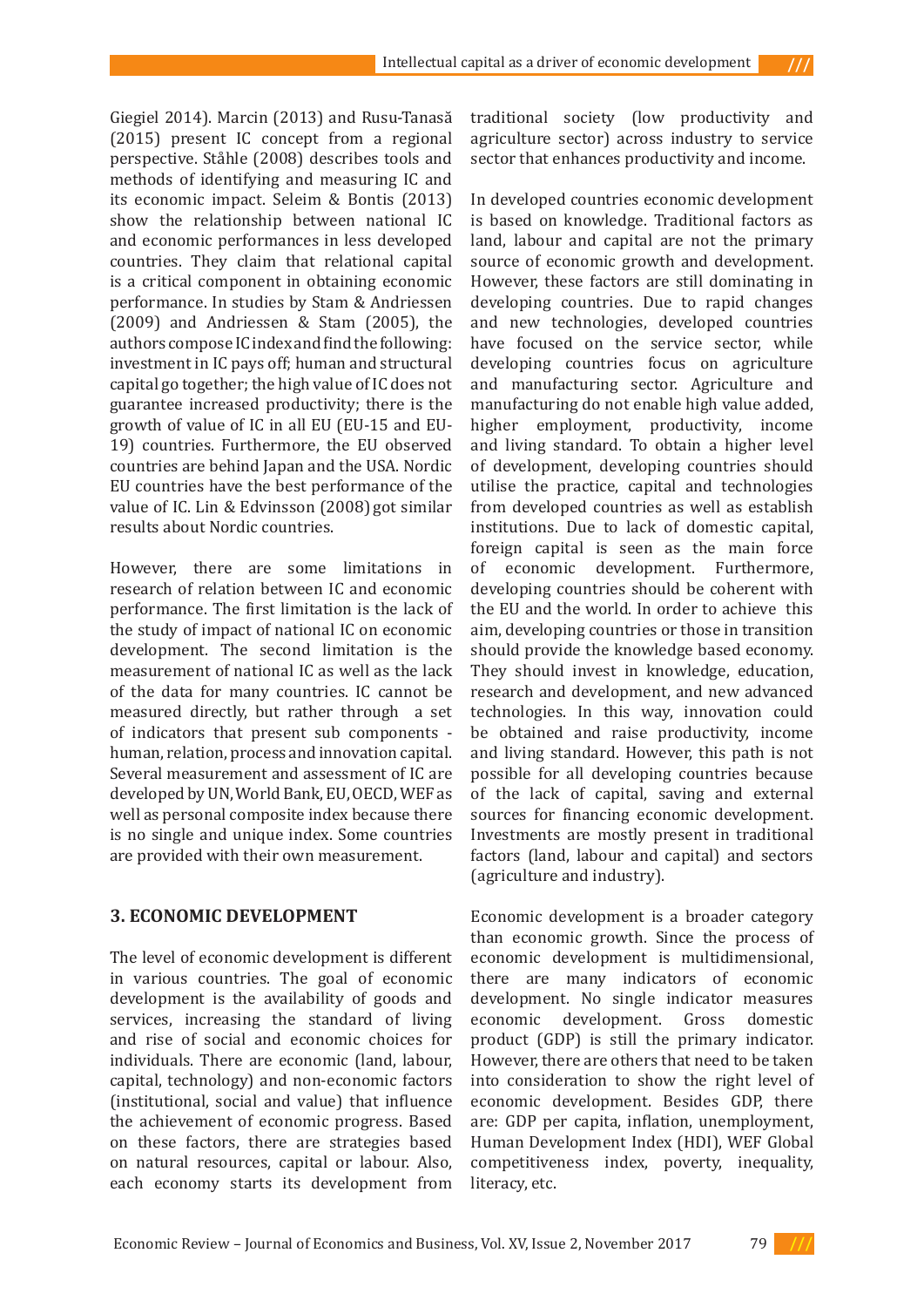### **4. INTELLECTUAL CAPITAL AND ECONOMIC DEVELOPMENT**

Since the late 1990s, IC has started to be explored as a factor for enhancing economic performances and creation of wealth. Different models are applied at national level (Stam & Andriessen 2009, Pulic 2005, Lin, C. Y. Y. & Edvinsson, L. 2010). IC bears advantage for a country and it influences economic performances and creation of wealth especially in developed countries such as the Nordic ones. Human capital is an input of economic growth. It is followed by structural capital that gives support to human capital in infrastructure, databases, processes, patents, structure and innovation in order to implement and obtain certain goals. Appropriate measurement of each capital and its use can enable better guidelines and direct investments as well as the performance of a company or a nation.

However, as it has been noticed, neither IC nor economic development have a single indicator. For IC, the most used indicators are the composed indicators that contain IC sub categories. For each sub category, there are sets of indicators. The approaches to finding appropriate and single indictors are complicated and multidimensional. Different types of composite index are created and used by Andriessen & Stam (2005), Ståhle (2008), Lin & Edvinsson (2010), Užienė (2014), Edvinsson (2017). Edvinsson (2017) is created the National Intellectual Capital (NIC) index and presented it for the selected countries as the driver of country's economic growth (http:// bimac.fi/nic/). This approach and data are used in a few studies.

The aim of this paper is to calculate the correlation between NIC and economic correlation between NIC development. NIC was used from Edvinssons' (2017) database and the available data for 2011 for 47 countries (http://bimac.fi/nic/). For the same year, indicators for economic development were taken from the World Bank data, including GDP per capita PPP, Inflation (annually %) and Unemployment (Total %). Human development index (HDI) was taken from the UN while the Global Competitiveness Index (GCI) was taken from the World Economic Forum Report 2011- 2012. Table 1 provides the correlation between NIC and selected indicators of economic development forall the countries.

|                               |                            | <b>NIC</b>               | GPD_pc_PPP | Inflation                 | Unemployment             | HDI                       | GCI                     |
|-------------------------------|----------------------------|--------------------------|------------|---------------------------|--------------------------|---------------------------|-------------------------|
| NIC                           | <b>Pearson Correlation</b> | $\mathbf{1}$             | .010       | $-484$ <sup>(**)</sup> )  | $-240$                   | $.806$ <sup>(**)</sup> )  | $.905$ <sup>(**)</sup>  |
|                               | Sig. (2-tailed)            |                          | .949       | .001                      | .104                     | .000                      | .000                    |
|                               | N                          | 47                       | 47         | 47                        | 47                       | 47                        | 47                      |
| $GPD\_pc$ <sub>-</sub><br>PPP | <b>Pearson Correlation</b> | .010                     | 1          | $-107$                    | $-241$                   | $-079$                    | .066                    |
|                               | Sig. (2-tailed)            | .949                     |            | .474                      | .103                     | .599                      | .657                    |
|                               | N                          | 47                       | 47         | 47                        | 47                       | 47                        | 47                      |
|                               | Pearson Correlation        | $-484$ <sup>(**)</sup> ) | $-107$     | 1                         | .000                     | $-.377$ <sup>(**)</sup> ) | $-543$ <sup>**</sup> )  |
| Inflation                     | Sig. (2-tailed)            | .001                     | .474       |                           | .998                     | .009                      | .000                    |
|                               | N                          | 47                       | 47         | 47                        | 47                       | 47                        | 47                      |
| Unemploy-<br>ment             | <b>Pearson Correlation</b> | $-240$                   | $-241$     | .000                      | 1                        | $-123$                    | $-.387$ <sup>**</sup> ) |
|                               | Sig. (2-tailed)            | .104                     | .103       | .998                      |                          | .409                      | .007                    |
|                               | N                          | 47                       | 47         | 47                        | 47                       | 47                        | 47                      |
| E                             | <b>Pearson Correlation</b> | $.806$ <sup>(**)</sup> ) | $-079$     | $-.377$ <sup>(**)</sup> ) | $-123$                   | $\mathbf{1}$              | $.615$ <sup>**</sup> )  |
|                               | Sig. (2-tailed)            | .000                     | .599       | .009                      | .409                     |                           | .000                    |
|                               | N                          | 47                       | 47         | 47                        | 47                       | 47                        | 47                      |
| g                             | <b>Pearson Correlation</b> | $.905$ <sup>(**)</sup> ) | .066       | $-.543$ <sup>**</sup> )   | $-0.387$ <sup>**</sup> ) | $.615$ <sup>**</sup> )    | 1                       |
|                               | Sig. (2-tailed)            | .000                     | .657       | .000                      | .007                     | .000                      |                         |
|                               | N                          | 47                       | 47         | 47                        | 47                       | 47                        | 47                      |

Table 1. Correlation between NIC and selected indicators of economic development, all countries

\*\* Correlation is significant at the 0.01 level (2-tailed).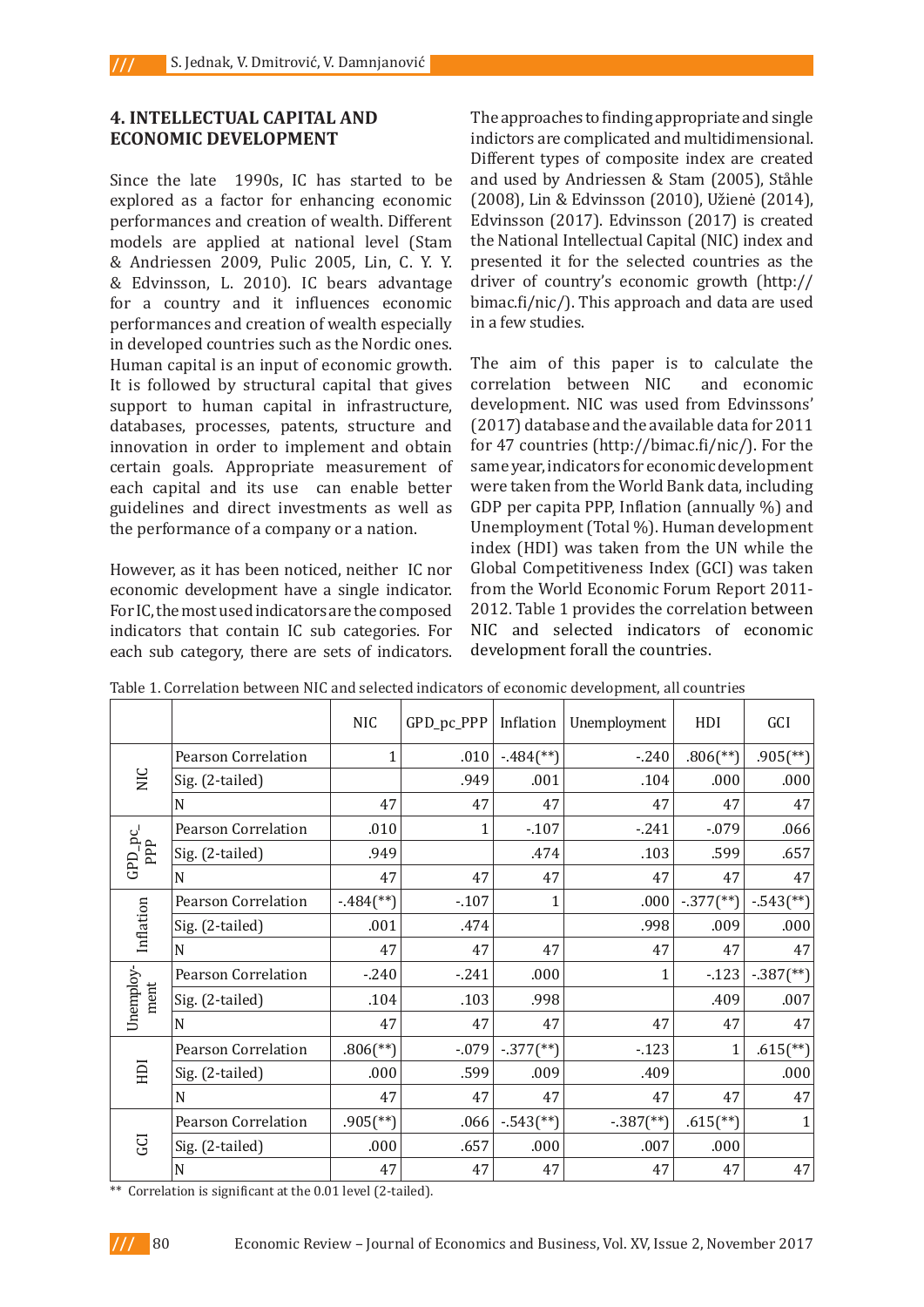There is a correlation between NIC and economic development. However, statistical strong positive correlation is between NIC and HDI (r=0.806) and GCI (r=0.905), p< 0.01. Also, there is a statistical negative correlation between NIC and Inflation (r=-0,240), p< 0.01. Furthermore, there is a positive correlation between NIC and GDP per capita PPP (r=0,010), but not statistically significant. Correlation between NIC and Inflation is negative and not statistically significant due to p value (p=0.104).

When developed and less developed countries are analyzed, the results are not statistically significant. It should be emphasised that most observed countries include developed or less developed countries while the number of those that are not developed is very small (Tables 2 and 3). Due to this, the results could be unusual.

According to Bimac NIC (2014), NIC explains GPD formation and GDP growth. The results show that intangible capital accounts for 45 % of the world GDP. In the USA it is about 70 %, while in the EU 52%. Nordic countries have the highest parts of NIC in their GDP. According to all databases, Nordic countries (Denmark, Sweden, Finland, Norway, the Netherlands) and Switzerland have the highest NIC, development, HDI and GCI. These countries have oriented their economies towards the knowledge economy. The service sector and knowledge based industries are important for obtaining economic growth and development. Also, sub categories of IC take part in achieving GDP (Bilen-Katić & Radovanović 2014). NIC contributes to innovation and economic growth. According to Andriessen & Stam (2005), most developed countries improve the value of IC and register the growth of investment in IC. The strategies for growth at national, regional and business levels are necessary due to the direction of further activities and development. The concepts and strategies of innovation in SMEs have a role in enhancing performances (Milutinović et al. 2015).

|                                |                            | <b>NIC</b><br>developed  | GDPpcPPP<br>developed | Inflation<br>developed | Unemployment<br>developed | HDI<br>developed | GCI<br>developed         |
|--------------------------------|----------------------------|--------------------------|-----------------------|------------------------|---------------------------|------------------|--------------------------|
| developed<br><b>NIC</b>        | <b>Pearson Correlation</b> | 1                        | .066                  | $-250$                 | $-267$                    | .158             | $.637$ <sup>(**)</sup> ) |
|                                | Sig. (2-tailed)            |                          | .777                  | .274                   | .241                      | .495             | .002                     |
|                                | $\overline{N}$             | 21                       | 21                    | 21                     | 21                        | 21               | 21                       |
| GDPpcPPP<br>developed          | <b>Pearson Correlation</b> | .066                     | 1                     | $-237$                 | $-257$                    | .244             | $-144$                   |
|                                | Sig. (2-tailed)            | .777                     |                       | .301                   | .260                      | .287             | .533                     |
|                                | N                          | 21                       | 21                    | 21                     | 21                        | 21               | 21                       |
| Inflation<br>developed         | <b>Pearson Correlation</b> | $-250$                   | $-237$                | 1                      | .028                      | $-451(*)$        | $-190$                   |
|                                | Sig. (2-tailed)            | .274                     | .301                  |                        | .903                      | .040             | .410                     |
|                                | N                          | 21                       | 21                    | 21                     | 21                        | 21               | 21                       |
| Unemploy-<br>developed<br>ment | <b>Pearson Correlation</b> | $-267$                   | $-257$                | .028                   | 1                         | $-107$           | $-407$                   |
|                                | Sig. (2-tailed)            | .241                     | .260                  | .903                   |                           | .644             | .067                     |
|                                | $\overline{N}$             | 21                       | 21                    | 21                     | 21                        | 21               | 21                       |
| developed<br>ПЩ                | <b>Pearson Correlation</b> | .158                     | .244                  | $-451(*)$              | $-107$                    | 1                | $-218$                   |
|                                | Sig. (2-tailed)            | .495                     | .287                  | .040                   | .644                      |                  | .342                     |
|                                | N                          | 21                       | 21                    | 21                     | 21                        | 21               | 21                       |
| developed<br>GCI               | <b>Pearson Correlation</b> | $.637$ <sup>(**)</sup> ) | $-144$                | $-190$                 | $-407$                    | $-218$           | 1                        |
|                                | Sig. (2-tailed)            | .002                     | .533                  | .410                   | .067                      | .342             |                          |
|                                | $\overline{N}$             | 21                       | 21                    | 21                     | 21                        | 21               | 21                       |

Table 2. Correlation between NIC and selected indicators of economic development, developed countries

\*\* Correlation is significant at the 0.01 level (2-tailed).

\* Correlation is significant at the 0.05 level (2-tailed).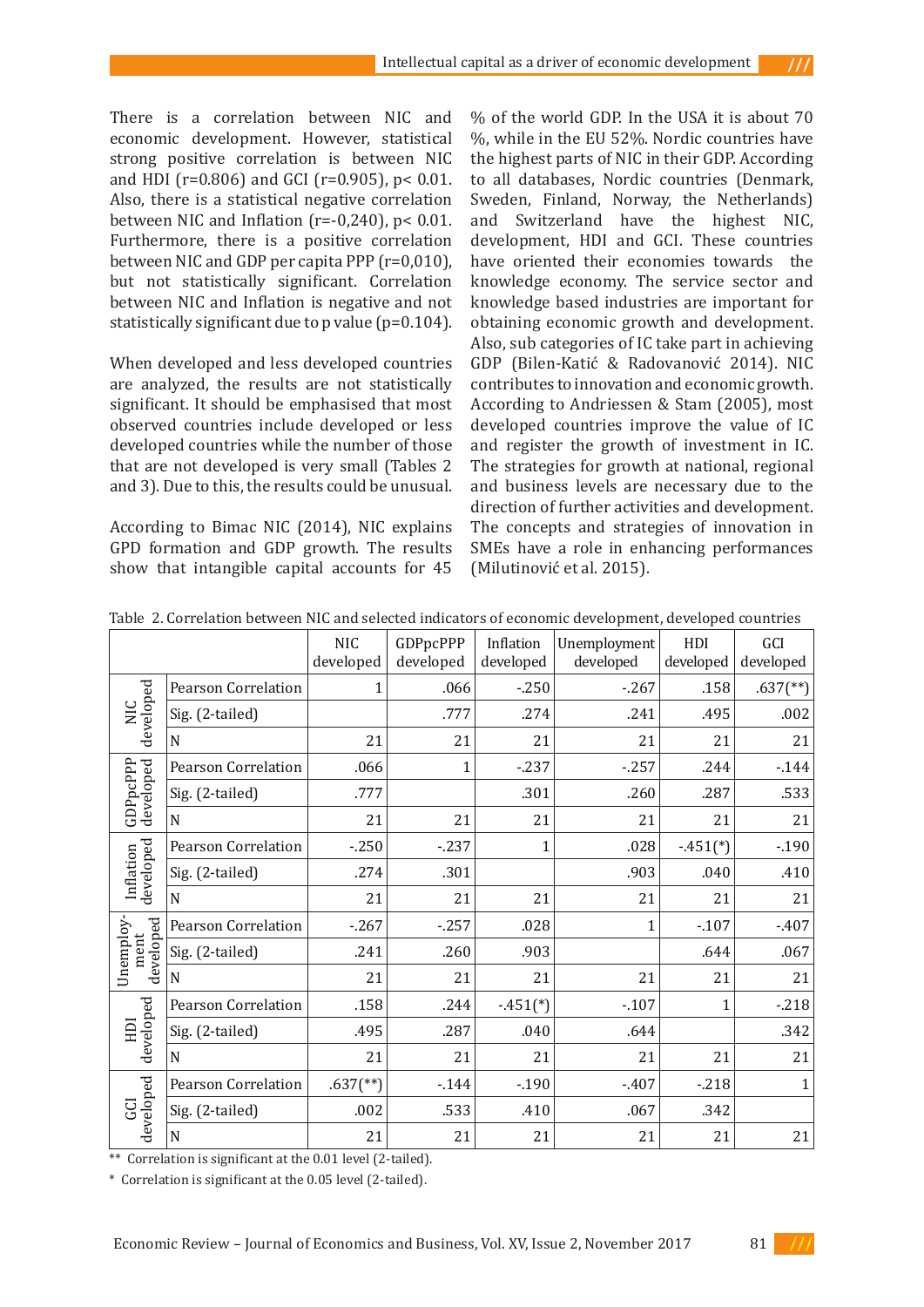Table 2 shows developed countries and NIC positively correlated with the variables GDP per capita PPP (r = 0.066), Unemployment (r  $= -0.267$ , HDI (r = 0.158) and GCI (r=0.637), except with inflation  $(r = -0.260)$ . There is no statistical significant except to GCI (p< 0.01). These results are associated with the research of Lin & Edvinsson 2010. Table 3 presents less developed countries with NIC positively correlated with variables GDP per capita PPP  $(r = 0.130)$ , Unemployment  $(r = 0.111)$ , HDI  $(r = 0.130)$  $= 0.228$  ), GCI (r=0.725), except with inflation  $(r = -0.482)$ . There is no statistical significant except to GCI (p< 0.01). These results for

developing countries are similar as it is in the research of Seleim & Bontis (2013). Still, NIC and unemployment are positively correlated in developing countries even though that is not the case in developed countries. The knowledge is used for creating innovation (new product, technology, process, etc.) and it should raise production so as to decrease unemployment to. If other traditional resources have been taken in the analysis, the results would probably show that they have a dominant role in economic development. It could be concluded that IC is a driver of economic development in developing countries, but it is not such a dominant resource.

Table 3. Correlation between NIC and selected indicators of economic development, developing countries

|                           |                        | <b>NIC</b>               | <b>GDPpcPPP</b> | Inflation                | Unemployment | HDI          | GCI                        |
|---------------------------|------------------------|--------------------------|-----------------|--------------------------|--------------|--------------|----------------------------|
|                           |                        | developing               | developing      | developing               | developing   | developing   | developing                 |
| developing<br>NIC         | Pearson<br>Correlation | $\mathbf{1}$             | .130            | $-482$                   | .111         | .228         | $.725$ <sup>(**)</sup> )   |
|                           | Sig. (2-tailed)        |                          | .687            | .113                     | .732         | .477         | .008                       |
|                           | $\overline{N}$         | 12                       | 12              | 12                       | 12           | 12           | 12                         |
| developing<br>GDPpcPPP    | Pearson<br>Correlation | .130                     | $\mathbf{1}$    | $-252$                   | $-170$       | $-242$       | .422                       |
|                           | Sig. (2-tailed)        | .687                     |                 | .430                     | .597         | .448         | .172                       |
|                           | $\overline{N}$         | 12                       | 12              | 12                       | 12           | 12           | 12                         |
| developing<br>Infaltion   | Pearson<br>Correlation | $-482$                   | $-252$          | $\mathbf{1}$             | $-067$       | .150         | $-0.839$ <sup>(**)</sup> ) |
|                           | Sig. (2-tailed)        | .113                     | .430            |                          | .837         | .641         | .001                       |
|                           | $\mathbf N$            | 12                       | 12              | 12                       | 12           | 12           | 12                         |
| Unemplyment<br>developing | Pearson<br>Correlation | .111                     | $-170$          | $-067$                   | $\mathbf{1}$ | $-206$       | $-034$                     |
|                           | Sig. (2-tailed)        | .732                     | .597            | .837                     |              | .520         | .916                       |
|                           | $\mathbf N$            | 12                       | 12              | 12                       | 12           | 12           | 12                         |
| developing<br>HDI         | Pearson<br>Correlation | .228                     | $-242$          | .150                     | $-206$       | $\mathbf{1}$ | $-173$                     |
|                           | Sig. (2-tailed)        | .477                     | .448            | .641                     | .520         |              | .591                       |
|                           | $\mathbf N$            | 12                       | 12              | 12                       | 12           | 12           | 12                         |
| developing<br>GCI         | Pearson<br>Correlation | $.725$ <sup>(**)</sup> ) | .422            | $-0.839$ <sup>**</sup> ) | $-034$       | $-173$       | $\mathbf{1}$               |
|                           | Sig. (2-tailed)        | .008                     | .172            | .001                     | .916         | .591         |                            |
|                           | $\mathbf N$            | 12                       | 12              | 12                       | 12           | 12           | 12                         |

\*\* Correlation is significant at the 0.01 level (2-tailed).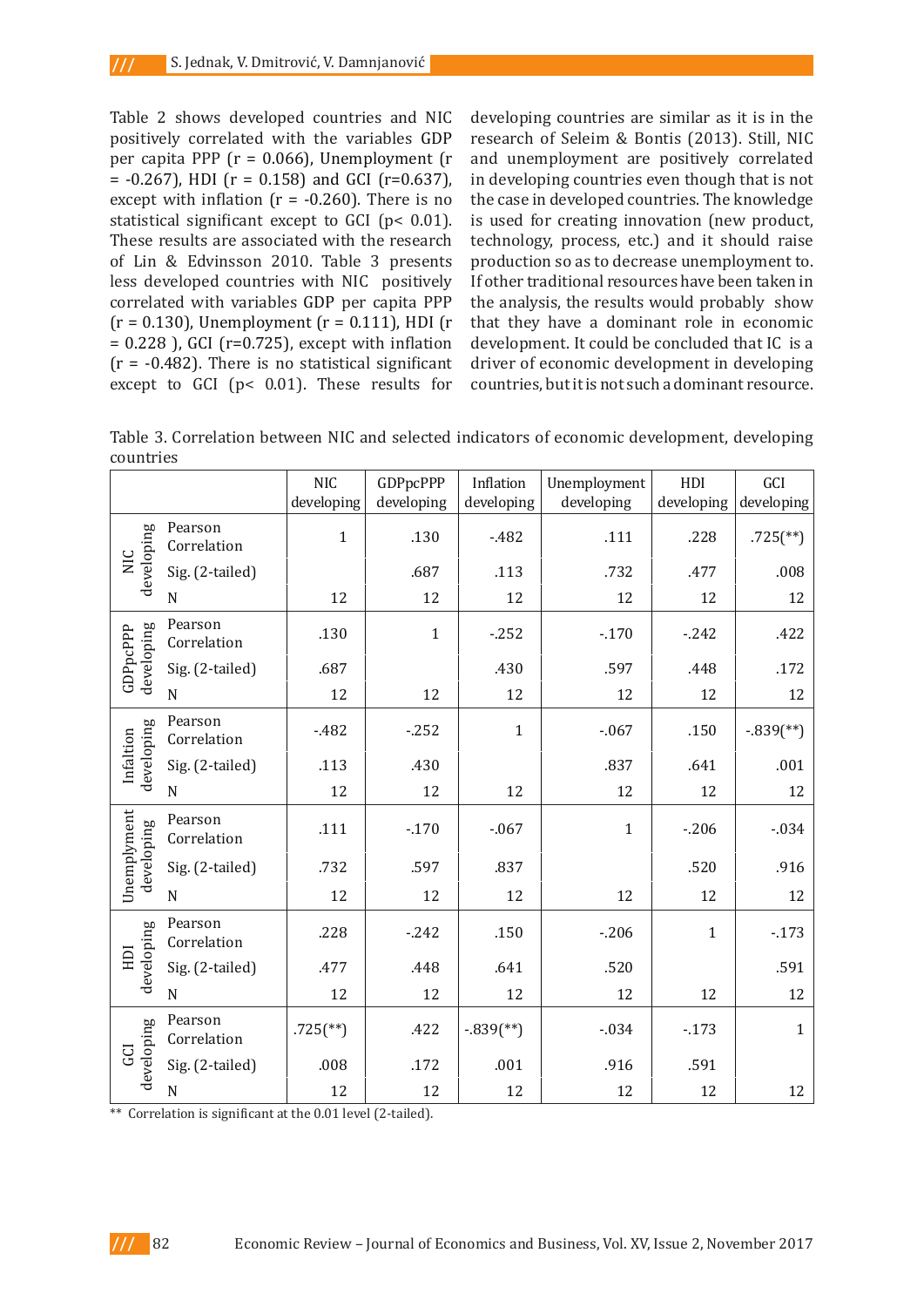### **5. CONCLUSION**

Rapid changes in technologies affect the growing importance of information, knowledge and intellectual capital. Many countries transform their economies towards knowledge (based) economies. They invest in knowledge and intellectual capital to obtain a high value of the intangible assets that leads to economic prosperity and competitiveness. Intellectual capital is first analysed in the company and then on the regional and national level. Intellectual capital has sub categories – human, relation, process and innovation capital. Each of these sub categories influences business and economic performances. The value of a company rests in its people with their knowledge and skills, efficient processes and good reputation that will lead to innovation, productivity and prosperity. The same effects are applied at national level. Due to this, there is interaction among sub categories of intellectual capital, they are mutually enhancing factors and have multiple effects and results (Andriessen & Stam 2005).

Still, there is no single assessment and measurement of intellectual capital. Many authors developed their own assessment, such as Andriessen & Stam (2005), Ståhle (2008), Lin & Edvinsson (2010), Seleim & Bontis (2013), and Užienė (2014) in order to see the role of intellectual capital and economic performances, growth and development. In this study, intellectual capital is analyzed as a driver of economic development. The correlation between national intellectual capital (NIC) and indicators of economic development is made. The results show a positive correlation between NIC and indicators of development. Based on the correlation, NIC could influence GDP per capita, unemployment, inflation and competitiveness. The role of NIC is higher in developed than in developing countries, which indicates the rank of these countries in reports on development and competitiveness. The limitation of this study lies in the lack and availability of the data for all countries and period. Further work will be directed towards making a composite index of NIC in the West Balkan countries and examining the relationship between NIC and economic development.

#### **REFERENCES**

- 1. Akpinar, A., & Akdmeir, A. (2000). *Intellectual capital*. First International Joint Symposium on Business Administration "Challenges for business administrators in the new millennium", 1-3 June 2000, Turkey, pp. 332-341 http://info. opf.slu.cz/vvr/akce/turecko/pdf/Akpinar.pdf
- 2. Andriessen, D., & Stam, C. (2005, January). Intellectual capital of the European Union. In *McOaster World Congress on the Management of Intellectual Capital and Innovation* (pp. 19-21).
- 3. Bilen-Katić, B., & Radovanović, N. (2014). The Role of Intellectual Property in Developing a Knowledge-Based Society. Management: Journal Of Sustainable Business And Management Solutions In Emerging Economies, 19(70), 87-93.
- 4. Bontis, N. (2001). Assessing knowledge assets: a review of the models used to measure intellectual capital. *International journal of management reviews*, *3*(1), 41-60.
- 5. Collins, H. (2010). *Tacit and explicit knowledge*. University of Chicago Press.
- 6. Dhanaraj, C., Lyles, M. A., Steensma, H. K., & Tihanyi, L. (2004). Managing tacit and explicit knowledge transfer in IJVs: the role of relational embeddedness and the impact on performance. *Journal of International Business Studies*, *35*(5), 428-442.
- 7. Edvinsson, L. (2017). NIC as a driver of countries economic growth. Available at http://bimac.fi/nic/
- 8. Europe 2020 strategy (2010)
- 9. Herciu, M., & Ogrean, C. (2015). Wealth, competitiveness, and intellectual capital– sources for economic development. *Procedia Economics and Finance*, *27*, 556-566.
- 10. Ilic, B., Bernjak, S., & Rus, A. (2016). Intellectual Capital As An Indicator Of Regional Development: The Case Of The Slovenian Region Of Pomurje. *Teorija in Praksa*, *53*(3), p. 579.
- 11. Investopedia (2017). Intellectual capital. Available at http://www.investopedia.com/ terms/i/intellectual\_capital.asp
- 12. Jednak, S., & Kragulj, D. (2015). Achieving Sustainable Development and Knowledge-Based Economy in Serbia. Management: Journal Of Sustainable Business And Management Solutions In Emerging Economies, 20(75), 1-12.

Economic Review – Journal of Economics and Business, Vol. XV, Issue 2, November 2017 83 **///**